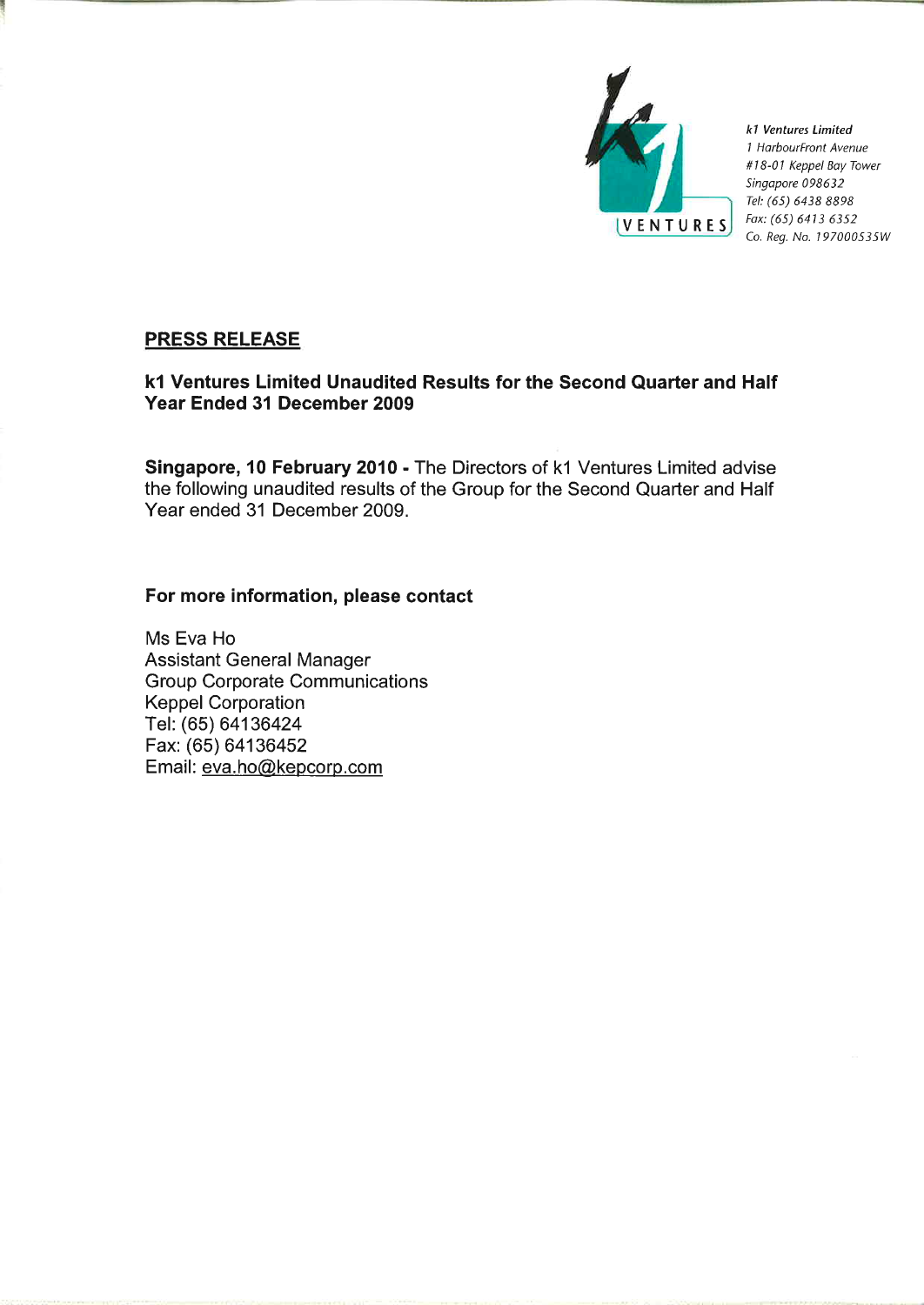## **K1 VENTURES LIMITED**

Co. Reg. No. 197000535W (Incorporated in the Republic of Singapore)

## **SECOND QUARTER 2010 FINANCIAL STATEMENTS**

### **UNAUDITED RESULTS FOR SECOND QUARTER AND HALF YEAR ENDED 31 DECEMBER 2009**

The Directors of **k1 Ventures Limited** advise the following unaudited results of the Group for the second quarter and half year ended 31 December 2009.

### **1. GROUP PROFIT AND LOSS ACCOUNT**

 **for the second quarter and half year ended 31 December 2009** 

|                                                                                                                                                    |                                  | 1 Oct 09<br>to                       | 1 Oct 08<br>to                    |                                            | 1 Jul 09<br>to                         | 1 Jul 08<br>to                     |                                              |
|----------------------------------------------------------------------------------------------------------------------------------------------------|----------------------------------|--------------------------------------|-----------------------------------|--------------------------------------------|----------------------------------------|------------------------------------|----------------------------------------------|
|                                                                                                                                                    | Note                             | 31 Dec 09<br>\$'000                  | 31 Dec 08<br>\$'000               | $+/(-)$ %                                  | 31 Dec 09<br>\$'000                    | 31 Dec 08<br>\$'000                | $+/(-)$ %                                    |
| Revenue                                                                                                                                            | 1a                               | 18,009                               | 26,314                            | (31.56)                                    | 39,154                                 | 52,879                             | (25.96)                                      |
| Staff costs<br>Depreciation and amortisation<br>Other operating expenses                                                                           |                                  | (2,764)<br>(12,966)<br>(4,203)       | (2,871)<br>(13,253)<br>(8, 164)   | (3.73)<br>(2.17)<br>(48.52)                | (5.637)<br>(26, 165)<br>(8,541)        | (6,307)<br>(25, 108)<br>(15, 866)  | (10.62)<br>4.21<br>(46.17)                   |
| <b>Operating (loss)/profit</b><br>Finance expenses<br>Foreign exchange (loss)/gain<br>Share of results of associated<br>company and joint ventures |                                  | (1,924)<br>(2, 142)<br>(56)<br>3,685 | 2,026<br>(4,021)<br>(78)<br>4,651 | <b>NM</b><br>(46.73)<br>(28.21)<br>(20.77) | (1, 189)<br>(4, 402)<br>(477)<br>5,699 | 5,598<br>(8,318)<br>2,495<br>8,191 | <b>NM</b><br>(47.08)<br><b>NM</b><br>(30.42) |
| (Loss)/profit before taxation<br>Taxation                                                                                                          |                                  | (437)<br>(147)                       | 2,578<br>(175)                    | <b>NM</b><br>(16.00)                       | (369)<br>(580)                         | 7,966<br>(1,359)                   | <b>NM</b><br>(57.32)                         |
| (Loss)/profit for the period                                                                                                                       |                                  | (584)                                | 2,403                             | <b>NM</b>                                  | (949)                                  | 6,607                              | <b>NM</b>                                    |
| Attributable to:<br>Shareholders of the Company<br>Minority interests                                                                              |                                  | (550)<br>(34)                        | 2.048<br>355                      | <b>NM</b><br><b>NM</b>                     | (670)<br>(279)                         | 5,917<br>690                       | <b>NM</b><br><b>NM</b>                       |
|                                                                                                                                                    |                                  | (584)                                | 2,403                             | <b>NM</b>                                  | (949)                                  | 6,607                              | <b>NM</b>                                    |
| <b>EBITDA*</b>                                                                                                                                     |                                  | 14,671                               | 19,852                            | (26.10)                                    | 30,198                                 | 41,392                             | (27.04)                                      |
| (Loss)/earnings per ordinary share                                                                                                                 |                                  |                                      |                                   |                                            |                                        |                                    |                                              |
| - basic<br>- diluted                                                                                                                               | 1 <sub>d</sub><br>1 <sub>d</sub> | $(0.02)$ cts<br>$(0.02)$ cts         | $0.09$ cts<br>$0.09$ cts          | <b>NM</b><br><b>NM</b>                     | $(0.03)$ cts<br>$(0.03)$ cts           | $0.27$ cts<br>$0.27$ cts           | <b>NM</b><br><b>NM</b>                       |

\* EBITDA is defined as profit before tax, finance expenses, depreciation and amortisation.

\*\* NM - Not meaningful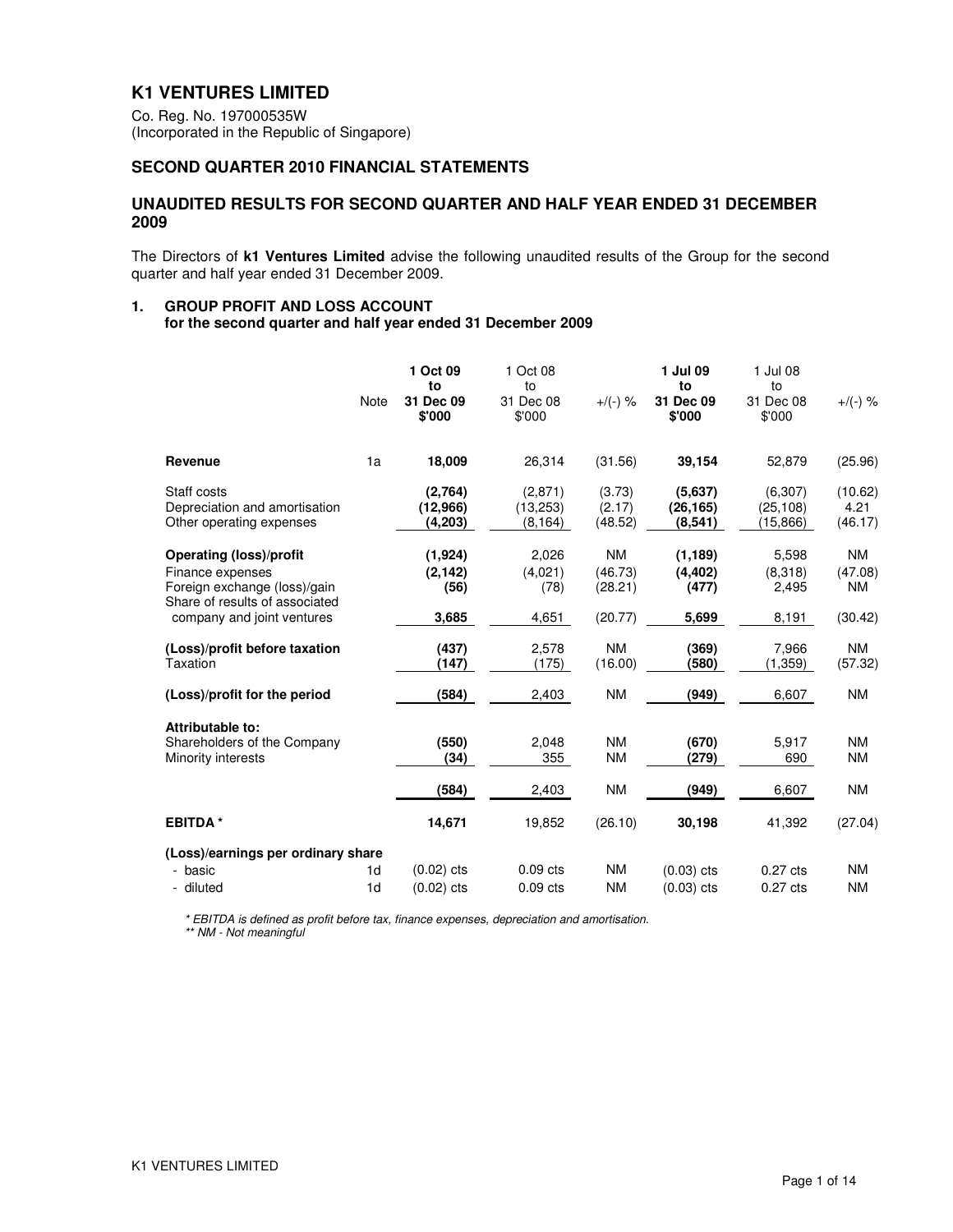### **NOTES TO GROUP PROFIT AND LOSS ACCOUNT**

### 1a. Breakdown of revenue

|                                                            | 1 Oct 09<br>to<br>31 Dec 09<br>\$'000 | 1 Oct 08<br>to<br>31 Dec 08<br>\$'000 | $+$ /(-)<br>$\%$ | 1 Jul 09<br>to<br>31 Dec 09<br>\$'000 | 1 Jul 08<br>to<br>31 Dec 08<br>\$'000 | $+$ /(-)<br>$\%$ |
|------------------------------------------------------------|---------------------------------------|---------------------------------------|------------------|---------------------------------------|---------------------------------------|------------------|
| Revenue from transportation leasing                        | 13,343                                | 22,636                                | (41.05)          | 28,465                                | 44.786                                | (36.44)          |
| Proceeds from sale of investments<br>Interest income from: | 796                                   | 103                                   | >500.00          | 4,166                                 | 103                                   | >500.00          |
| - Related parties                                          | 80                                    | 430                                   | (81.40)          | 165                                   | 975                                   | (83.08)          |
| - Others                                                   | 203                                   | 93                                    | 118.28           | 398                                   | 424                                   | (6.13)           |
| <b>Others</b>                                              | 3,587                                 | 3,052                                 | 17.53            | 5,960                                 | 6,591                                 | (9.57)           |
|                                                            | 18,009                                | 26,314                                | (31.56)          | 39,154                                | 52,879                                | (25.96)          |

1b. Pre-tax profit of the Group is arrived at after crediting/(charging) the following:

|                                               | 1 Oct 09<br>to<br>31 Dec 09<br>\$'000 | 1 Oct 08<br>to<br>31 Dec 08<br>\$'000 | $+$ /(-)<br>$\%$ | 1 Jul 09<br>to<br>31 Dec 09<br>\$'000 | 1 Jul 08<br>to<br>31 Dec 08<br>\$'000 | $+$ /(-)<br>$\%$ |
|-----------------------------------------------|---------------------------------------|---------------------------------------|------------------|---------------------------------------|---------------------------------------|------------------|
| Profit on disposal of fixed assets            | 2,395                                 | 450                                   | 432.22           | 3.669                                 | 2.644                                 | 38.77            |
| Profit on sale of investments                 | 796                                   | 103                                   | >500.00          | 4.166                                 | 103                                   | >500.00          |
| Write-back of provision for<br>doubtful debts | 64                                    | ٠                                     | ΝM               | 58                                    | 6                                     | >500.00          |

1c. There was no material adjustment for under or over provision of tax in respect of prior years.

### 1d. (Loss)/earnings per ordinary share

|      |                                                                                                       | <b>GROUP</b> |            |           | <b>GROUP</b>        |                    |           |
|------|-------------------------------------------------------------------------------------------------------|--------------|------------|-----------|---------------------|--------------------|-----------|
|      |                                                                                                       | 1 Oct 09     | 1 Oct 08   | $+/(-)$   | 1 Jul 09            | 1 Jul 08           | $+$ /(-)  |
|      |                                                                                                       | to           | to         | $\%$      | to                  | to                 | $\%$      |
|      |                                                                                                       | 31 Dec 09    | 31 Dec 08  |           | <b>Dec 09</b><br>31 | 31 Dec 08          |           |
|      | (Loss)/earnings per ordinary share of the Group<br>based on net profit attributable to shareholders:- |              |            |           |                     |                    |           |
| (i)  | Based on weighted average number of shares                                                            | $(0.02)$ cts | $0.09$ cts | <b>NM</b> | $(0.03)$ cts        | $0.27$ cts         | <b>NM</b> |
|      | - Weighted average number of shares ('000)                                                            | 2,165,617    | 2,165,603  | <b>NM</b> | 2,165,617           | 2,165,603          | <b>NM</b> |
| (ii) | On a fully diluted basis                                                                              | $(0.02)$ cts | $0.09$ cts | <b>NM</b> | $(0.03)$ cts        | $0.27 \text{ cts}$ | <b>NM</b> |
|      | - Adjusted weighted average number of shares<br>(000)                                                 | 2,165,617    | 2.165.708  | <b>NM</b> | 2,165,617           | 2,165,708          | <b>NM</b> |

1e. There was no extraordinary item during the period.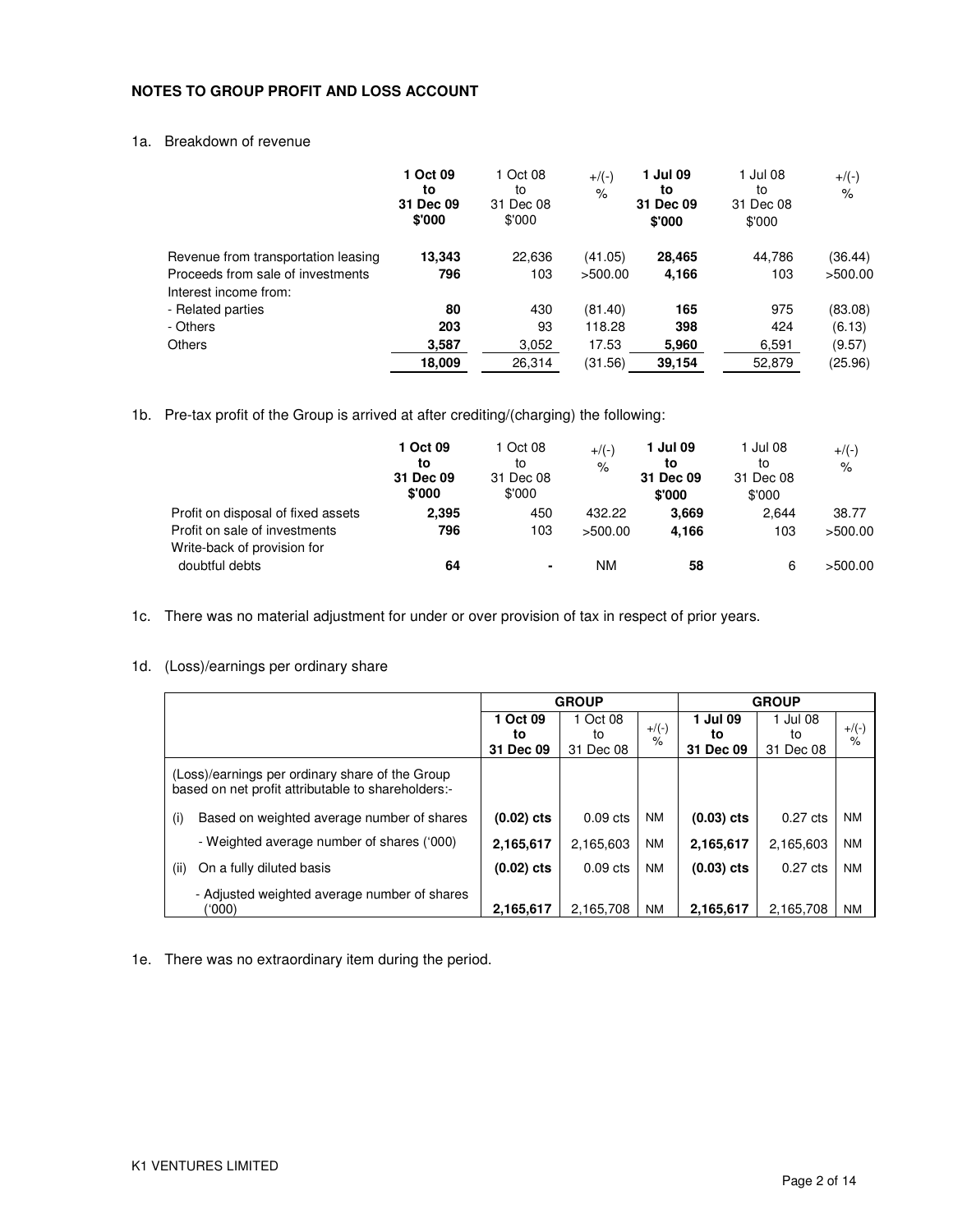## **2. BALANCE SHEETS as at 31 December 2009**

|                                         |           | Group     |           | Company   |  |
|-----------------------------------------|-----------|-----------|-----------|-----------|--|
|                                         | As at     | As at     | As at     | As at     |  |
|                                         | 31 Dec 09 | 30 Jun 09 | 31 Dec 09 | 30 Jun 09 |  |
|                                         | \$'000    | \$'000    | \$'000    | \$'000    |  |
| Share capital                           | 196,439   | 196,437   | 196,439   | 196,437   |  |
| <b>Reserves</b>                         | 199,619   | 223,116   | 99,183    | 116,096   |  |
| Share capital & reserves                | 396,058   | 419,553   | 295,622   | 312,533   |  |
| <b>Minority interests</b>               | 52,350    | 54,249    |           |           |  |
| Capital employed                        | 448,408   | 473,802   | 295,622   | 312,533   |  |
| <b>Represented by:</b>                  |           |           |           |           |  |
| <b>Fixed assets</b>                     | 362,818   | 408,232   |           |           |  |
| <b>Subsidiaries</b>                     |           |           | 288,314   | 288,314   |  |
| Associated company and joint ventures   | 52,829    | 49,702    |           |           |  |
| <b>Available-for-sale investments</b>   | 108,613   | 106,259   | 19,782    | 21,619    |  |
| Other assets                            | 2,440     | 3,266     |           |           |  |
| Intangibles                             | 196,377   | 204,338   |           |           |  |
|                                         | 723,077   | 771,797   | 308,096   | 309,933   |  |
| <b>Current assets</b>                   |           |           |           |           |  |
| <b>Stocks</b>                           | 6,497     | 8,713     |           |           |  |
| Amounts due from:                       |           |           |           |           |  |
| - subsidiaries                          |           |           | 7         |           |  |
| - associated company and joint ventures |           | 294       |           |           |  |
| <b>Debtors</b>                          | 7,272     | 7,198     | 42        | 47        |  |
| Bank balances, deposits & cash          | 182,284   | 184,814   | 32,587    | 47,428    |  |
|                                         | 196,053   | 201,019   | 32,636    | 47,475    |  |
| <b>Current liabilities</b>              |           |           |           |           |  |
| Creditors                               | 4,330     | 4,886     | 34,091    | 34,430    |  |
| Amounts due to:                         |           |           |           |           |  |
| - subsidiaries                          |           |           | 840       | 762       |  |
| - associated company and joint ventures | 46        | 135       |           |           |  |
| Term loans                              | 2,679     | 2,877     |           |           |  |
| Provision for taxation                  | 41,156    | 46,116    | 2,055     | 2,055     |  |
|                                         | 48,211    | 54,014    | 36,986    | 37,247    |  |
| Net current assets/(liabilities)        | 147,842   | 147,005   | (4, 350)  | 10,228    |  |
|                                         |           |           |           |           |  |
| <b>Non-current liabilities</b>          |           |           |           |           |  |
| Term Ioans                              | 252,731   | 272,828   |           |           |  |
| Deferred liabilities                    | 978       | 933       |           |           |  |
| Deferred taxation                       | 168,802   | 171,239   | 8,124     | 7,628     |  |
|                                         | 422,511   | 445,000   | 8,124     | 7,628     |  |
| <b>Net assets</b>                       | 448,408   | 473,802   | 295,622   | 312,533   |  |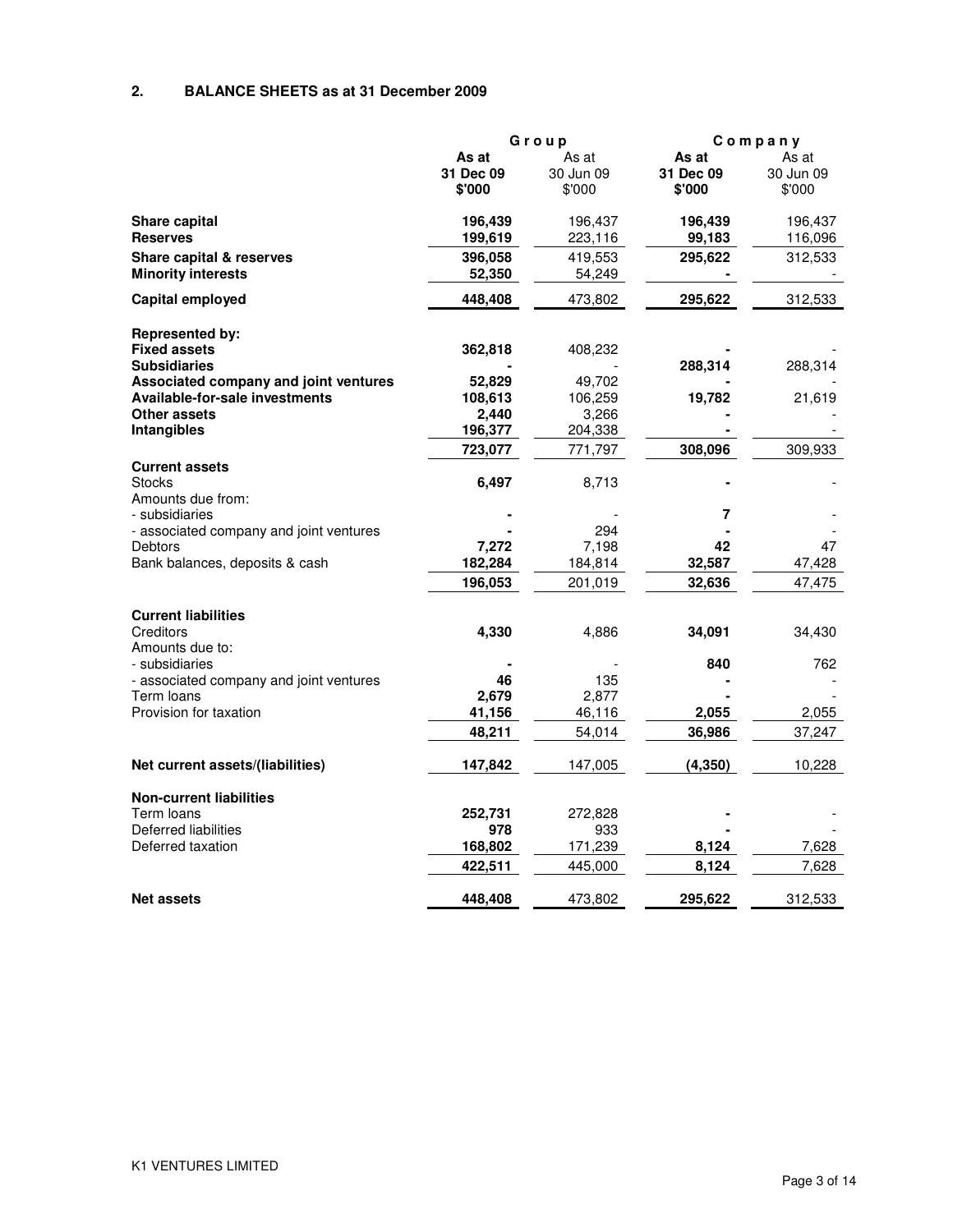### **NOTES TO BALANCE SHEETS**

- 2a. Group's borrowings and debt securities
	- (i) Amount repayable in one year or less, or on demand

| As at 31 Dec 09 |                  | As at 30 Jun 09 |           |
|-----------------|------------------|-----------------|-----------|
| <b>Secured</b>  | <b>Unsecured</b> | Secured         | Unsecured |
| \$'000          | \$'000           | \$'000          | \$'000    |
| 2.679           |                  |                 |           |

#### (ii) Amount repayable after one year

|                | As at 31 Dec 09  | As at 30 Jun 09 |           |
|----------------|------------------|-----------------|-----------|
| <b>Secured</b> | <b>Unsecured</b> | Secured         | Unsecured |
| \$'000         | \$'000           | \$'000          | \$'000    |
| 252.731        |                  | 272.828         |           |

#### (iii) Details of any collateral

The term loans pertain to debt financing taken up by Helm and are pledged against the assets of Helm. The net book value of the fixed assets and other assets pledged to financial institutions amounted to \$483 million (June 2009: \$515 million).

### 2b. Net asset value

|                                                  | <b>GROUP</b> |           |           | <b>COMPANY</b> |           |           |  |
|--------------------------------------------------|--------------|-----------|-----------|----------------|-----------|-----------|--|
|                                                  | As at        | As at     |           | As at          | As at     |           |  |
|                                                  | 31 Dec 09    | 30 Jun 09 | $+$ /(-)% | 31 Dec 09      | 30 Jun 09 | $+/(-)$ % |  |
|                                                  |              |           |           |                |           |           |  |
| Net asset value<br>per ordinary share #          | \$0.18       | \$0.19    | (5.26)    | \$0.14         | \$0.14    | 0.00      |  |
| Net tangible asset value<br>per ordinary share # | \$0.09       | \$0.10    | (10.00)   | \$0.14         | \$0.14    | 0.00      |  |

# Based on issued share capital of 2,165,618,003 ordinary shares as at the end of the financial period (June 2009: 2,165,603,003).

#### 2c. Balance sheet review

Group shareholders' funds decreased from \$419.6 million as at 30 June 2009 to \$396.1 million as at 31 December 2009. The decrease was driven by a dividend distribution to shareholders of \$16.2 million in November 2009 and a net decrease in translation reserves as a result of currency fluctuations in the US dollar partially offset by an upward revaluation of the Group's investment in McMoRan Exploration Co. ("MMR").

Group total assets of \$919.1 million at 31 December 2009 were \$53.7 million less than at 30 June 2009. The decrease in total assets was primarily due to the sale and depreciation of fixed assets, a decrease in cash principally related to the dividend distribution, and foreign translation adjustments partially offset by the upward revaluation of the Group's investment in MMR.

Group total liabilities decreased by \$28.3 million to \$470.7 million as of 31 December 2009 compared to \$499.0 million at 30 June 2009. This decrease was driven by the reduction of Helm's term loan, a decline in provision for taxation, and related foreign translation adjustments.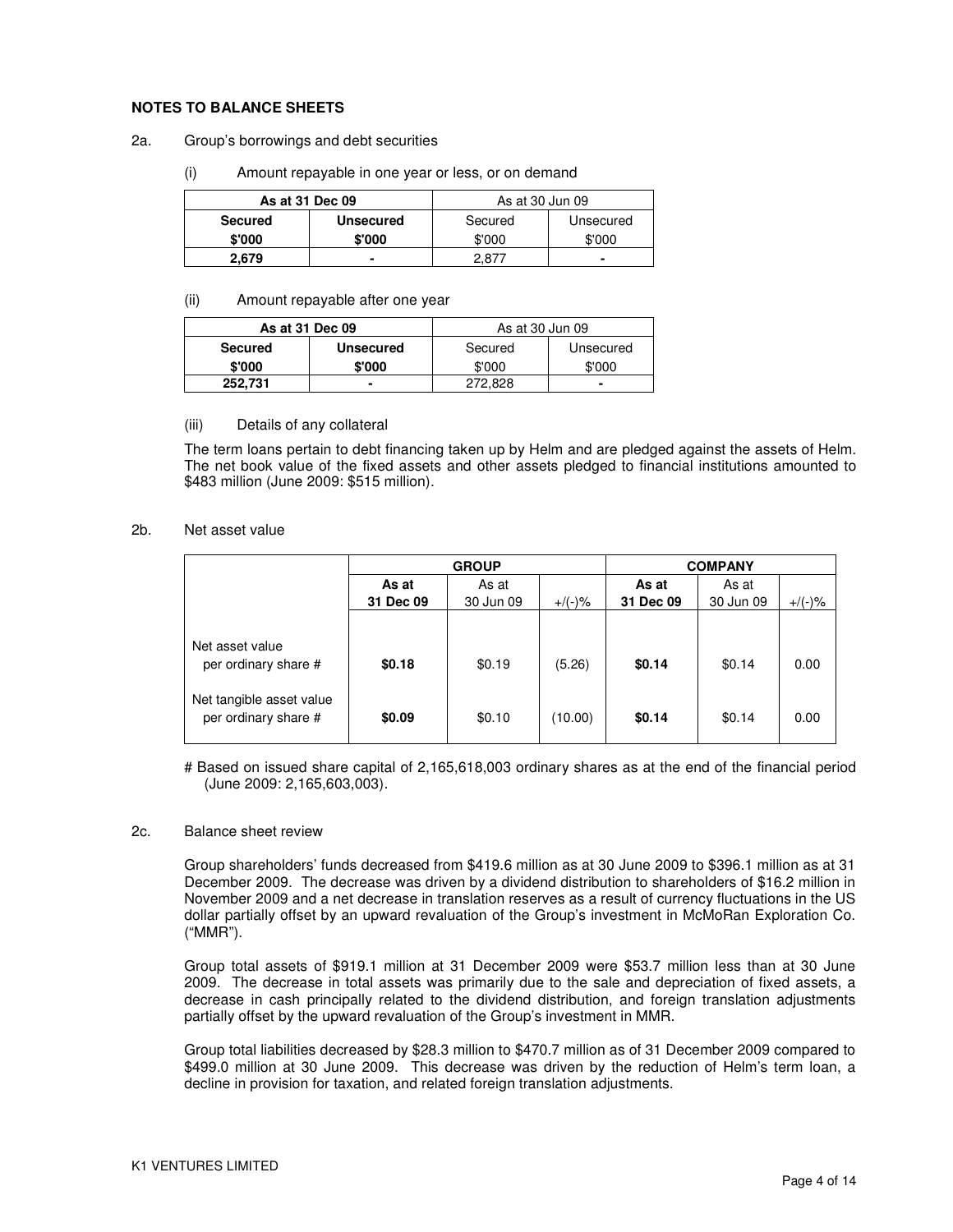## **3. CONSOLIDATED STATEMENT OF CASH FLOWS**

**for the second quarter and half year ended 31 December 2009** 

|                                                                    |      | <b>Second Quarter</b> |            | <b>Half Year</b> |            |
|--------------------------------------------------------------------|------|-----------------------|------------|------------------|------------|
|                                                                    |      | 1 Oct 09              | 1 Oct 08   | 1 Jul 09         | 1 Jul 08   |
|                                                                    | Note | to                    | to         | to               | to         |
|                                                                    |      | 31 Dec 09             | 31 Dec 08  | 31 Dec 09        | 31 Dec 08  |
|                                                                    |      | \$'000                | \$'000     | \$'000           | \$'000     |
| <b>CASH FLOWS FROM OPERATING ACTIVITIES</b>                        |      |                       |            |                  |            |
| Operating (loss)/profit                                            |      | (1,924)               | 2,026      | (1, 189)         | 5,598      |
| Adjustments:                                                       |      |                       |            |                  |            |
| Depreciation and amortisation                                      |      | 12,966                | 13,253     | 26,165           | 25,108     |
| Profit on disposal of fixed assets                                 |      | (2, 395)              | (450)      | (3,669)          | (2,644)    |
| Profit on sale of investments                                      |      | (796)                 |            | (4, 166)         |            |
| Cash flow from operations before changes in working capital        |      | 7,851                 | 14,829     | 17,141           | 28,062     |
| Working capital changes:                                           |      |                       |            |                  |            |
| <b>Stocks</b>                                                      |      | 723                   | 8,396      | 1,960            | 13,507     |
| <b>Debtors</b>                                                     |      | (779)                 | (3,592)    | (58)             | 8,312      |
| Creditors                                                          |      | 204                   | (1,089)    | (1,013)          | (12, 350)  |
| Translation of foreign subsidiaries and others                     |      | (115)                 | 1,290      | (2, 180)         | 1,908      |
|                                                                    |      | 7,884                 | 19,834     | 15,850           | 39,439     |
| Interest paid                                                      |      | (1, 177)              | (4,223)    | (3,015)          | (8,388)    |
| Income taxes paid                                                  |      | (3,508)               | (2, 311)   | (4, 775)         | (24, 371)  |
| Net cash from operating activities                                 |      | 3,199                 | 13,300     | 8,060            | 6,680      |
| <b>CASH FLOWS FROM INVESTING ACTIVITIES</b>                        |      |                       |            |                  |            |
| Purchase of fixed assets                                           |      | (1,061)               | (2, 263)   | (1,771)          | (3,048)    |
| Proceeds from disposal of fixed assets                             |      | 6,571                 | 1,647      | 14,930           | 11,029     |
| Proceeds from distribution from joint venture                      |      | 641                   | 2,116      | 1,013            | 3,162      |
| Net proceeds from disposal and capital distribution of investments |      | 796                   |            | 4,166            |            |
| Purchase of investment                                             |      | (14)                  |            | (14)             | (246)      |
| Net cash from investing activities                                 |      | 6,933                 | 1,500      | 18,324           | 10,897     |
|                                                                    |      |                       |            |                  |            |
| <b>CASH FLOWS FROM FINANCING ACTIVITIES</b>                        |      |                       |            |                  |            |
| Proceeds from shares issue                                         |      |                       |            | $\mathbf{2}$     |            |
| Repayment of term loans                                            |      | (7,693)               | (3, 442)   | (12, 197)        | (38, 259)  |
| Dividend paid to shareholders of the Company                       |      | (16, 242)             | (108, 280) | (16, 242)        | (108,280)  |
| Net cash used in financing activities                              |      | (23, 935)             | (111, 722) | (28, 437)        | (146, 539) |
| Net decrease in cash and cash equivalents                          |      | (13, 803)             | (96, 922)  | (2,053)          | (128, 962) |
| Cash and cash equivalents as at beginning of period                |      | 196,143               | 248,332    | 184,814          | 277,799    |
| Effects of exchange rate changes on cash and cash                  |      |                       |            |                  |            |
| equivalents                                                        |      | (56)                  | (78)       | (477)            | 2,495      |
| Cash and cash equivalents at end of period                         | За   | 182,284               | 151,332    | 182,284          | 151,332    |

## **NOTES TO CONSOLIDATED STATEMENT OF CASH FLOWS**

3a. Bank balances, deposits and cash

|                                  | As at<br>31 Dec 09<br>\$'000 | As at<br>31 Dec 08<br>\$'000 |
|----------------------------------|------------------------------|------------------------------|
| Bank balances, deposits and cash | 92,607                       | 46,612                       |
| Deposits with related parties    | 89,677                       | 104,720                      |
| Cash and cash equivalents        | 182,284                      | 151,332                      |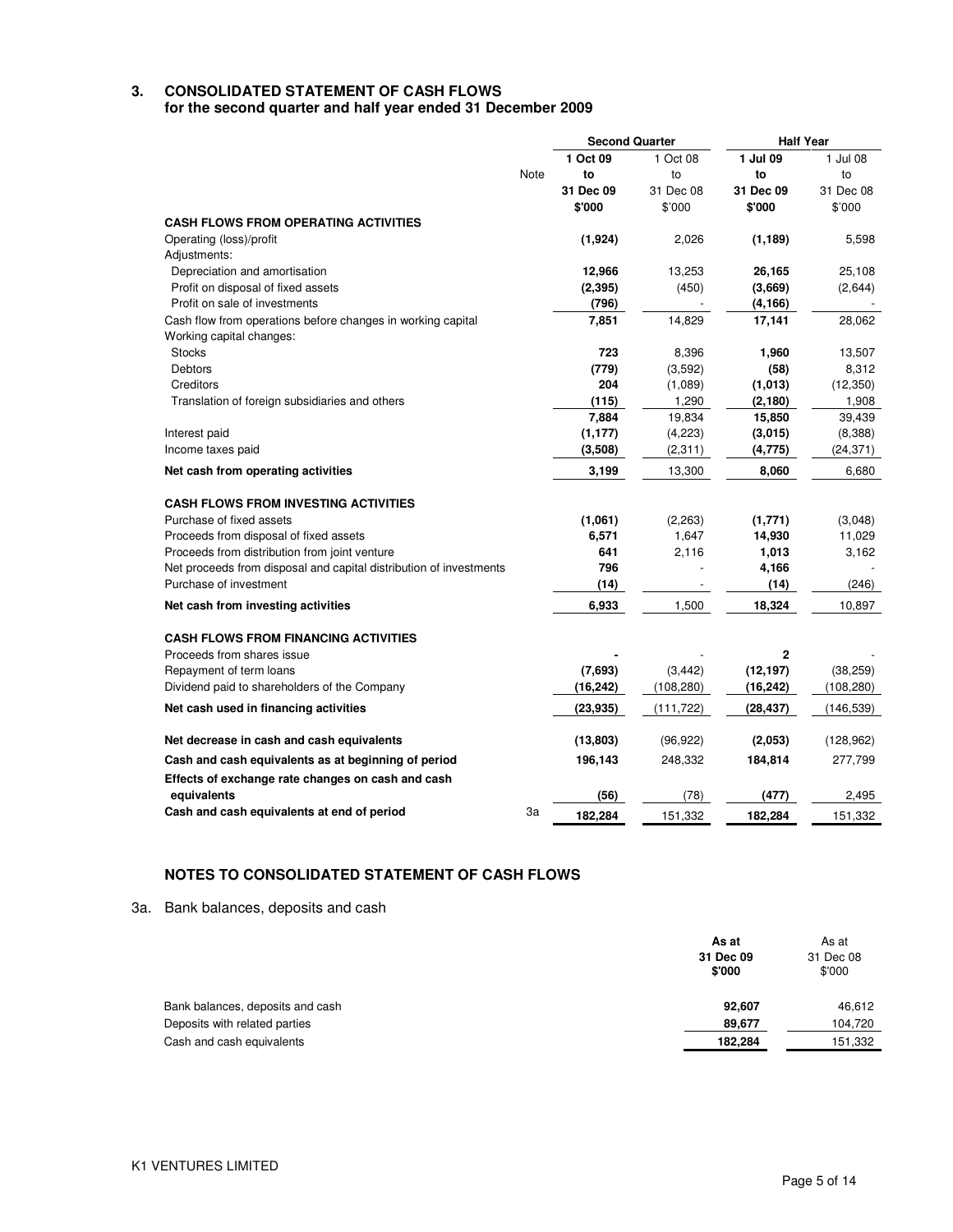## **4. CONSOLIDATED STATEMENT OF COMPREHENSIVE INCOME for the second quarter and half year ended 31 December 2009**

|                                                                                                   | 1 Oct 09<br>to<br>31 Dec 09<br>\$'000 | 1 Oct 08<br>to<br>31 Dec 08<br>\$'000 | 1 Jul 09<br>to<br>31 Dec 09<br>\$'000 | 1 Jul 08<br>to<br>31 Dec 08<br>\$'000 |
|---------------------------------------------------------------------------------------------------|---------------------------------------|---------------------------------------|---------------------------------------|---------------------------------------|
| (Loss)/profit for the period                                                                      | (584)                                 | 2,403                                 | (949)                                 | 6,607                                 |
| Fair value changes on available-for-sale investments                                              | 1,827                                 | (29, 844)                             | 4,854                                 | (35,081)                              |
| Fair value gain on available-for-sale assets realised<br>& transferred to profit and loss account |                                       |                                       | (2,531)                               |                                       |
| Fair value changes on cash flow hedges                                                            |                                       | 96                                    |                                       | 298                                   |
| Exchange differences arising on consolidation                                                     | (1, 235)                              | (1, 357)                              | (10, 479)                             | 17,124                                |
| Currency translation gain transferred to profit<br>and loss account                               |                                       | (9)                                   |                                       | (9)                                   |
| Share of other comprehensive income/(expense)<br>of joint venture                                 | 234                                   | (8)                                   | (49)                                  | 55                                    |
| Other comprehensive income/(expense) for the period                                               | 826                                   | (31, 122)                             | (8, 205)                              | (17, 613)                             |
| Total comprehensive income/(expense) for the period                                               | 242                                   | (28, 719)                             | (9, 154)                              | (11,006)                              |
| Attributable to:                                                                                  |                                       |                                       |                                       |                                       |
| Shareholders of the Company                                                                       | 419                                   | (28, 866)                             | (7, 255)                              | (14, 317)                             |
| Minority interests                                                                                | (177)                                 | 147                                   | (1,899)                               | 3,311                                 |
|                                                                                                   | 242                                   | (28, 719)                             | (9, 154)                              | (11,006)                              |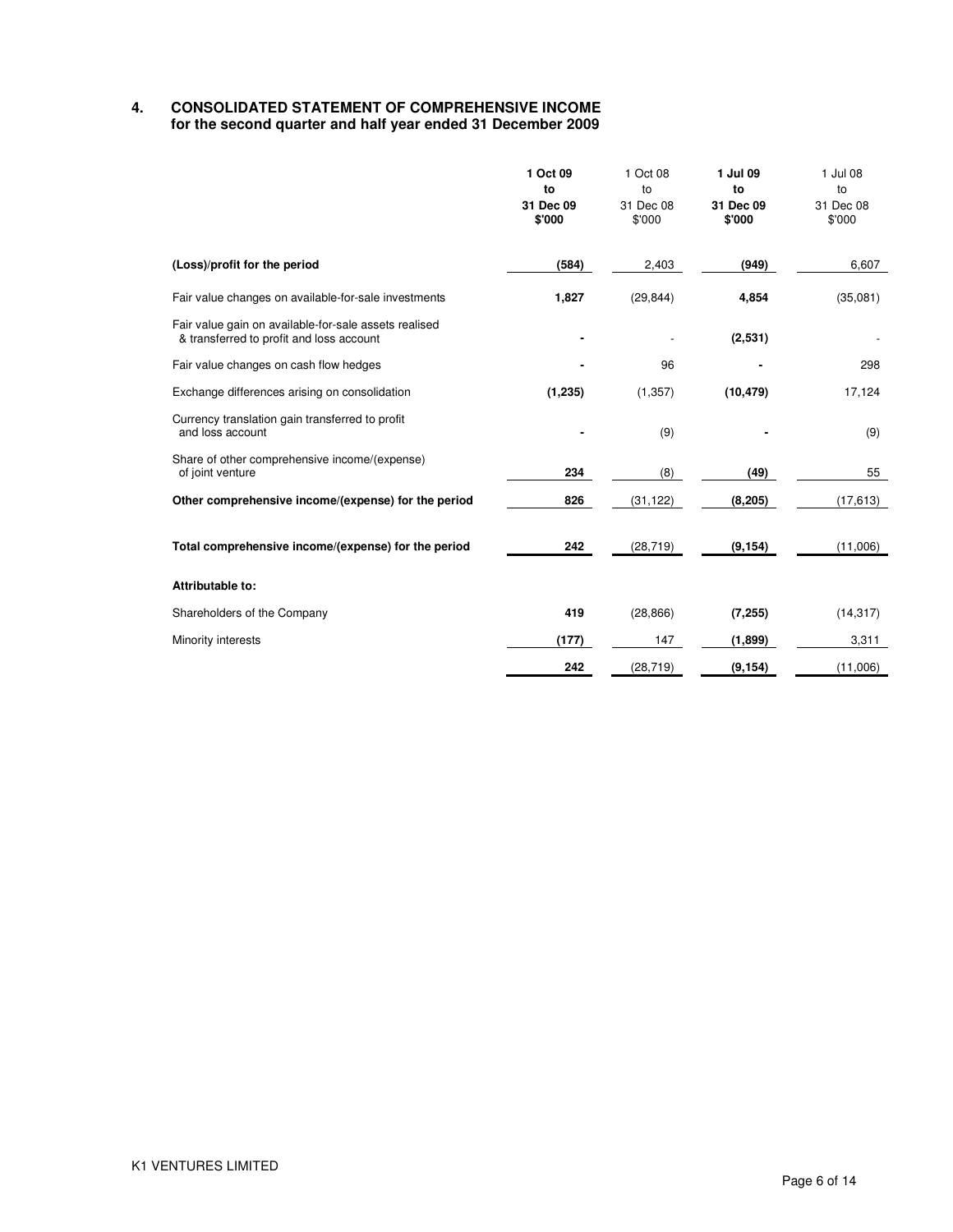## **5. STATEMENTS OF CHANGES IN EQUITY**

# 5a. Group Statement of Changes in Equity for the second quarter and half year ended 31 December 2009

|                                                             | Attributable to equity holders of the Company |                 |                    |                 |                 |                  |              |
|-------------------------------------------------------------|-----------------------------------------------|-----------------|--------------------|-----------------|-----------------|------------------|--------------|
|                                                             |                                               |                 | Foreign            |                 |                 |                  |              |
|                                                             |                                               |                 | <b>Exchange</b>    |                 | Share           |                  |              |
|                                                             | <b>Share</b>                                  | Capital         | <b>Translation</b> | Revenue         | Capital &       | <b>Minority</b>  | Capital      |
|                                                             | Capital                                       | <b>Reserves</b> | <b>Account</b>     | <b>Reserves</b> | <b>Reserves</b> | <b>Interests</b> | Employed     |
|                                                             | \$'000                                        | \$'000          | \$'000             | \$'000          | \$'000          | \$'000           | \$'000       |
| 2009                                                        |                                               |                 |                    |                 |                 |                  |              |
| As at 1 July 2009                                           | 196,437                                       | 2,816           | (38, 964)          | 259,264         | 419,553         | 54,249           | 473,802      |
| Total comprehensive income/                                 |                                               |                 |                    |                 |                 |                  |              |
| (expense) for first quarter                                 |                                               | 273             | (7, 827)           | (120)           | (7,674)         | (1,722)          | (9, 396)     |
| Shares issued                                               | $\mathbf 2$                                   | ٠               |                    |                 | $\overline{2}$  |                  | $\mathbf{2}$ |
| As at 30 September 2009                                     | 196,439                                       | 3,089           | (46, 791)          | 259,144         | 411,881         | 52,527           | 464,408      |
| Total comprehensive income/                                 |                                               |                 |                    |                 |                 |                  |              |
| (expense) for second quarter                                |                                               | 2,015           | (1,046)            | (550)           | 419             | (177)            | 242          |
| Dividend paid                                               |                                               | ٠               | ۰                  | (16, 242)       | (16, 242)       |                  | (16, 242)    |
| As at 31 December 2009                                      | 196,439                                       | 5,104           | (47, 837)          | 242,352         | 396,058         | 52,350           | 448,408      |
|                                                             |                                               |                 |                    |                 |                 |                  |              |
| 2008                                                        |                                               |                 |                    |                 |                 |                  |              |
| As at 1 July 2008                                           | 196,437                                       | 48,493          | (56,998)           | 362,234         | 550,166         | 50,358           | 600,524      |
| Total comprehensive (expense)/                              |                                               |                 |                    |                 |                 |                  |              |
| income for first quarter                                    |                                               | (4, 972)        | 15,652             | 3,869           | 14,549          | 3,164            | 17,713       |
| As at 30 September 2008                                     | 196,437                                       | 43,521          | (41, 346)          | 366,103         | 564,715         | 53,522           | 618,237      |
|                                                             |                                               |                 |                    |                 |                 |                  |              |
| Total comprehensive (expense)/<br>income for second quarter |                                               | (29, 756)       |                    | 2,048           |                 | 147              |              |
|                                                             | $\overline{\phantom{a}}$                      |                 | (1, 158)           |                 | (28, 866)       |                  | (28, 719)    |
| Dividend paid                                               |                                               |                 |                    | (108, 280)      | (108, 280)      |                  | (108, 280)   |
| As at 31 December 2008                                      | 196,437                                       | 13,765          | (42, 504)          | 259,871         | 427,569         | 53,669           | 481,238      |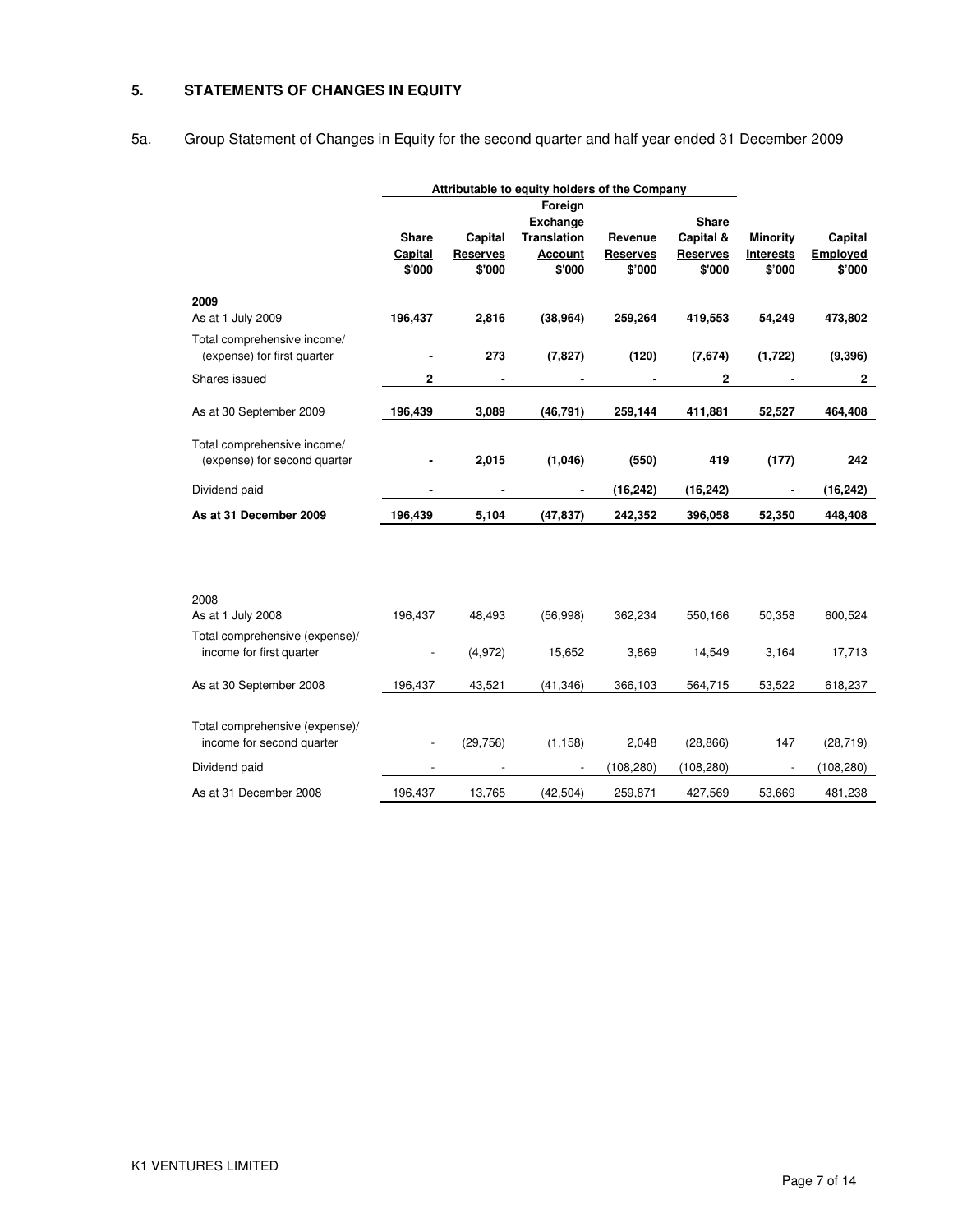## 5b. Company Statement of Changes in Equity

for the second quarter and half year ended 31 December 2009

|                                                                              | <b>Share</b><br>Capital<br>\$'000 | Capital<br><b>Reserves</b><br>\$'000 | Revenue<br><b>Reserves</b><br>\$'000 | Total<br>\$'000  |
|------------------------------------------------------------------------------|-----------------------------------|--------------------------------------|--------------------------------------|------------------|
| 2009<br>As at 1 July 2009                                                    | 196,437                           | 2,477                                | 113,619                              | 312,533          |
| Total comprehensive (expense)/<br>income for first quarter                   |                                   | (2,531)                              | 1,427                                | (1, 104)         |
| Shares issued                                                                | 2                                 |                                      |                                      | 2                |
| As at 30 September 2009                                                      | 196,439                           | (54)                                 | 115,046                              | 311,431          |
| Total comprehensive income/<br>(expense) for second quarter                  |                                   | 892                                  | (459)                                | 433              |
| Dividend paid                                                                |                                   |                                      | (16, 242)                            | (16, 242)        |
| As at 31 December 2009                                                       | 196,439                           | 838                                  | 98,345                               | 295,622          |
| 2008<br>As at 1 July 2008<br>Total comprehensive income<br>for first quarter | 196,437                           | 5,351                                | 220,050<br>3,327                     | 421,838<br>3,327 |
| As at 30 September 2008                                                      | 196,437                           | 5,351                                | 223,377                              | 425,165          |
| Total comprehensive income/<br>(expense) for second quarter                  |                                   | 49                                   | (677)                                | (628)            |
| Dividend paid                                                                |                                   |                                      | (108,280)                            | (108, 280)       |
| As at 31 December 2008                                                       | 196,437                           | 5,400                                | 114,420                              | 316,257          |

### 5c. Share capital

Since 30 June 2009, the Company issued 15,000 ordinary shares upon the exercise of options granted to employees under the Keppel Marine Share Option Scheme 1990. As at 31 December 2009, there were no unexercised options for unissued ordinary shares (June 2009: 140,000) under the Keppel Marine Share Option Scheme 1990.

The issued share capital of the Company as at 31 December 2009 was 2,165,618,003 ordinary shares.

As at 31 December 2009, the Company was not holding any treasury shares.

### **6. AUDIT**

The financial statements have not been audited nor reviewed by the Company's auditors.

### **7. AUDITORS' REPORT**

Not applicable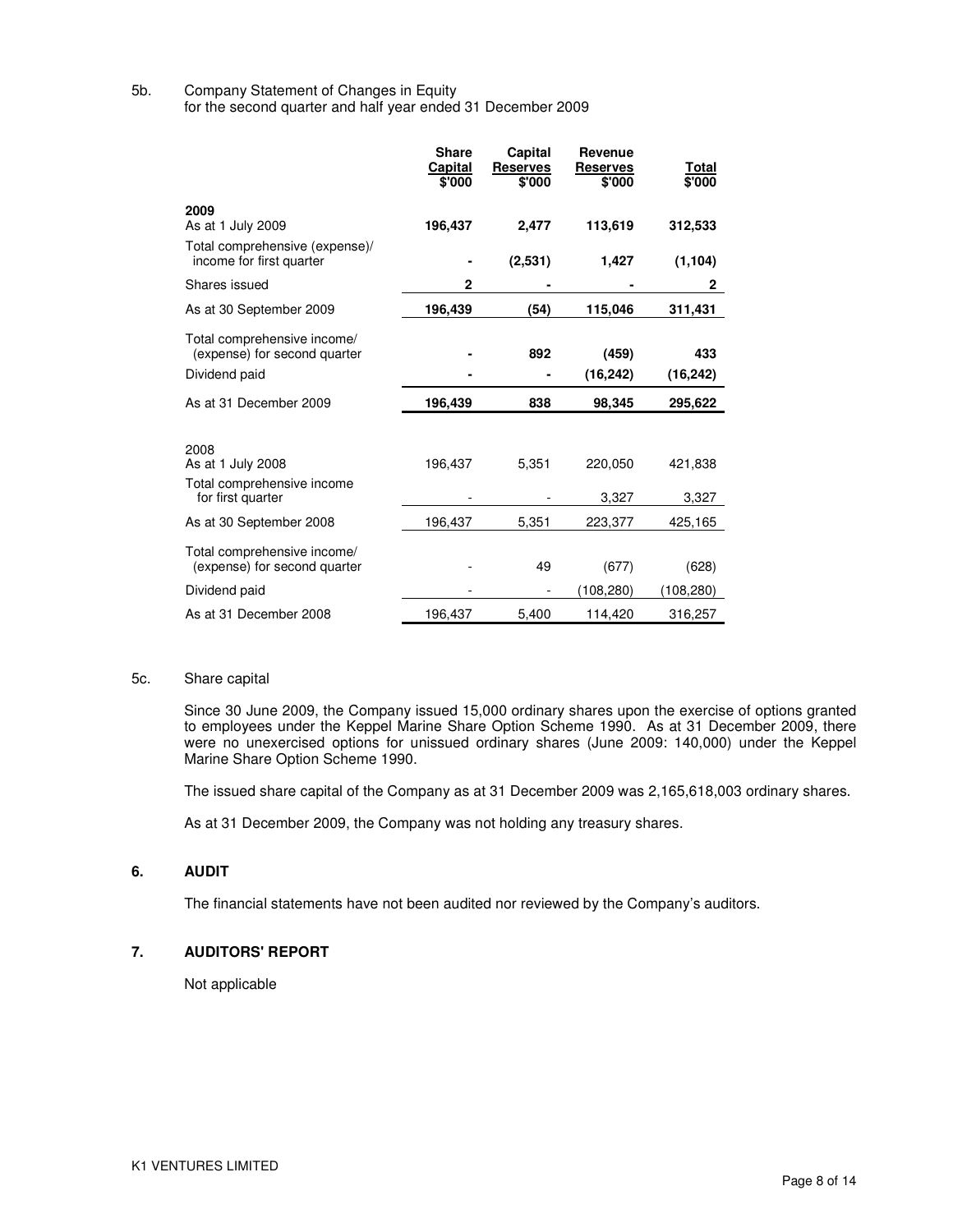### **8. ACCOUNTING POLICIES**

Except as disclosed in paragraph 9 below, the Group has applied the same accounting policies and methods of computation in the financial statements for the current financial period compared with those of the audited financial statements as at 30 June 2009.

### **9. CHANGES IN THE ACCOUNTING POLICIES**

The Group adopted the new/revised FRS and Interpretations of FRS ("INT FRS") that are effective for annual periods beginning on or after 1 January 2009 and 1 July 2009. Changes to the Group's accounting policies have been made as required, in accordance with the transitional provisions in the respective FRS and INT FRS.

The following are the new or amended FRS that are relevant to the Group:

| <b>Presentation of Financial Statements</b>           |
|-------------------------------------------------------|
| <b>Borrowing Costs</b>                                |
| <b>Consolidated and Separate Financial Statements</b> |
| <b>Business Combinations</b>                          |
| Improving Disclosures about Financial Instruments     |
| <b>Operating Segments</b>                             |
|                                                       |

The adoption of the above FRS did not result in any substantial change to the Group's accounting policies nor any significant impact on the financial statements.

### **10. REVIEW OF GROUP PERFORMANCE**

Group revenue was \$18.0 million for 2Q FY2010 and \$39.2 million for the half year compared to \$26.3 million and \$52.9 million in the corresponding periods last year, respectively. The decline in revenue was mainly driven by a decrease in Helm's leasing revenue and interest income from fixed deposits, offset in part by the sale of investments.

Group operating loss was \$1.9 million in the second quarter and \$1.2 million for the half year compared to operating profit of \$2.0 million and \$5.6 million in the corresponding periods last year. The decline was mainly attributable to a decrease in leasing revenue, offset in part by lower operating expenses and current period profit on the sale of investments of \$796,000 in the second quarter and \$4.2 million for the half year.

At the pre-tax level, Group loss was \$437,000 for 2Q FY2010 and \$369,000 for the half year compared to profit of \$2.6 million and \$8.0 million in the corresponding periods last year. The decline for the half year was driven by a decrease in operating profit as explained above, a decrease in results from Helm's associated company and joint ventures, and foreign exchange movements partially offset by lower finance expenses.

The Group's EBITDA was \$14.7 million in the second quarter and \$30.2 million for the half year compared to \$19.9 million and \$41.4 million in the corresponding periods last year. The decrease in EBITDA was driven in most part by lower leasing revenue and a decrease in results from Helm's associated company and joint ventures. The decrease in EBITDA for the half year was also negatively impacted by foreign exchange movements.

Loss attributable to shareholders was \$550,000 in the second quarter and \$670,000 for the half year compared to profit of \$2.0 million and \$5.9 million in the corresponding periods last year.

Basic loss per ordinary share was 0.02 cents in the second quarter and 0.03 cents for the half year compared to earnings per ordinary share of 0.09 cents and 0.27 cents in the corresponding periods last year.

In the opinion of the Directors, no factor has arisen between 31 December 2009 and the date of this report which would materially affect the results of the Group and the Company for the period just ended.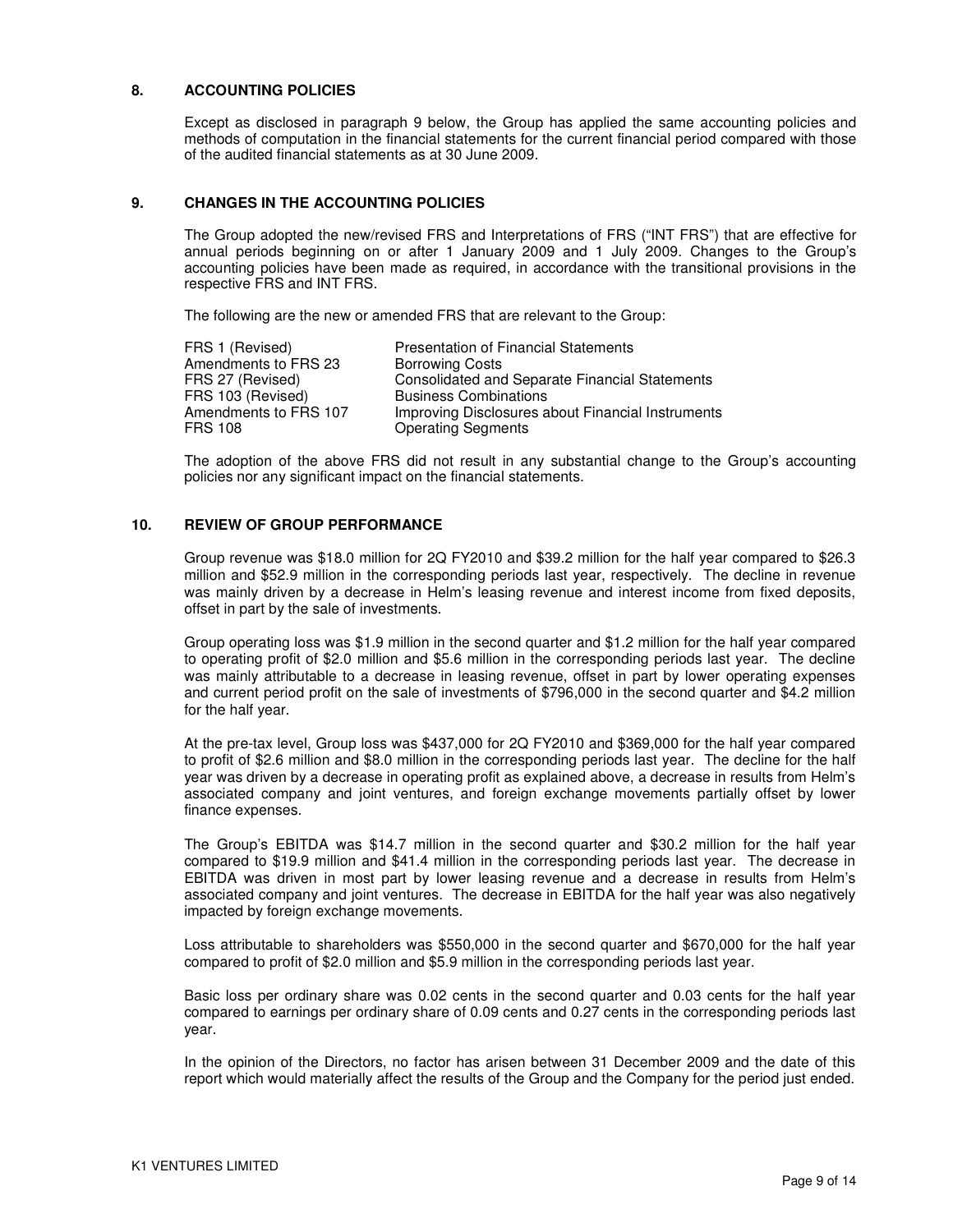### **11. VARIANCE FROM PROSPECT STATEMENT**

No material variance from previous statement.

### **12. PROSPECTS**

The Group's operating subsidiary, Helm Holding Corporation, is expected to continue to be impacted by weakness in rail traffic volumes.

Management is assessing market fundamentals with a view to identify opportunistic investments, while continuing its focus on current investments and shareholder value enhancement.

### **13. DIVIDEND/CAPITAL DISTRIBUTION**

13a. Current Financial Period Reported On

Any dividend recommended for the current financial period reported on? No

13b. Corresponding Period of the Immediately Preceding Financial Year

Any dividend declared for the corresponding period of the immediately preceding financial year? No

13c. Date Payable

Not applicable

13d. Books Closure Date

Not applicable

13e. If no dividend has been declared/recommended, a statement to that effect.

No dividend has been declared for the quarter ended 31 December 2009.

For the year ended 30 June 2009, the Board of Directors had recommended a tax exempt one-tier final dividend of 0.75 cents per share. The dividend was approved by shareholders at the Annual General Meeting held on 29 October 2009. The dividend was paid to the shareholders on 18 November 2009.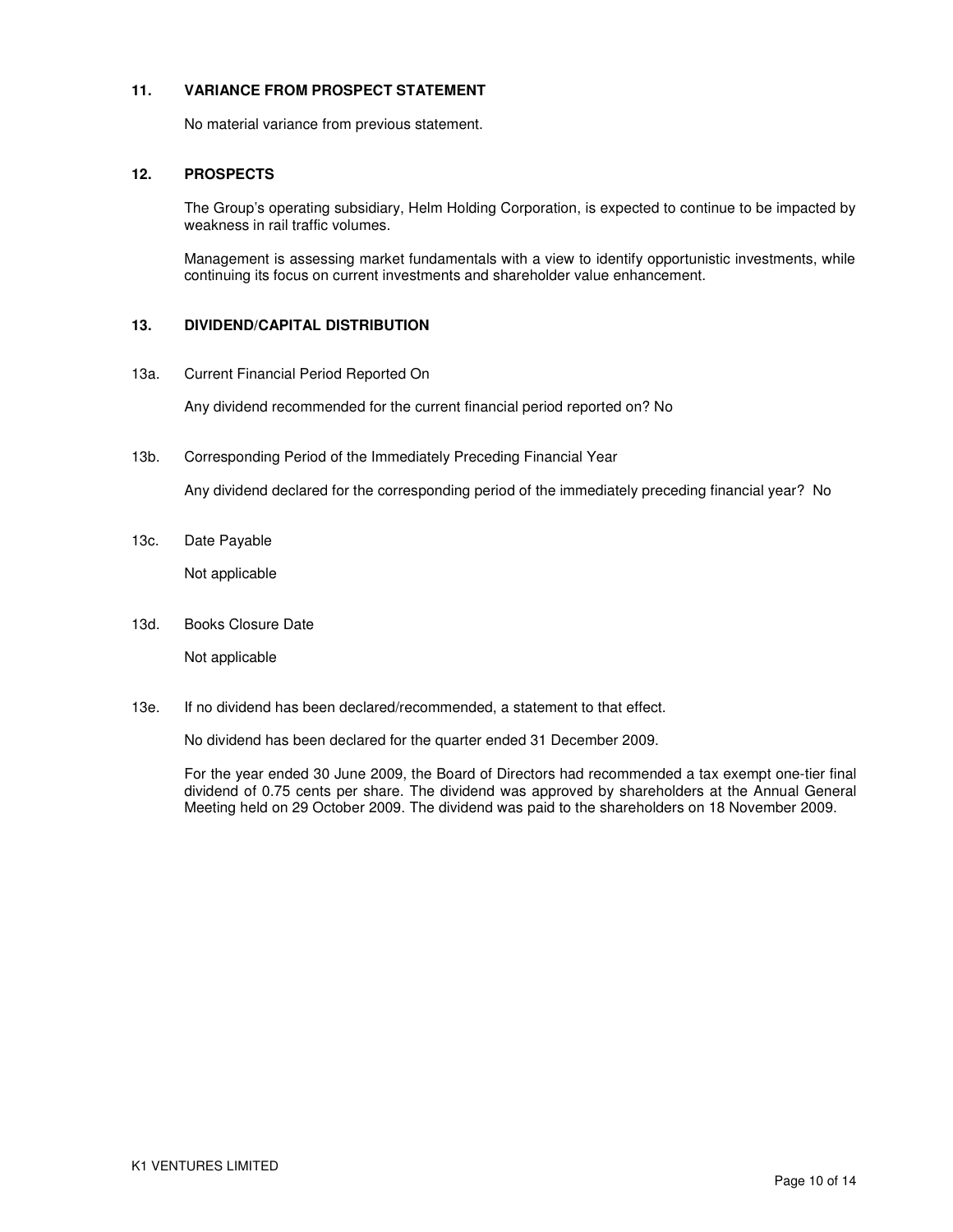## **14. SEGMENT ANALYSIS**

### **Half year ended 31 December 2009**

|                                                                                                                                                                                                                                             | <b>Transportation</b><br>Leasing<br>\$'000                  | <b>Investments</b><br>\$'000              | <u>Total</u><br>\$'000                                          |
|---------------------------------------------------------------------------------------------------------------------------------------------------------------------------------------------------------------------------------------------|-------------------------------------------------------------|-------------------------------------------|-----------------------------------------------------------------|
| Revenue                                                                                                                                                                                                                                     | 34,686                                                      | 4.468                                     | 39,154                                                          |
| <b>Segment Results</b><br>Operating (loss)/profit<br>Finance expenses<br>Foreign exchange loss<br>Share of results of associated<br>company and joint ventures<br>(Loss)/profit before taxation<br>Taxation<br>(Loss)/profit for the period | (3,717)<br>(4,402)<br>5,699<br>(2, 420)<br>1,018<br>(1,402) | 2,528<br>(477)<br>2,051<br>(1,598)<br>453 | (1,189)<br>(4,402)<br>(477)<br>5,699<br>(369)<br>(580)<br>(949) |
| Attributable to:<br>Shareholders of the Company<br>Minority interests                                                                                                                                                                       | (1, 123)<br>(279)<br>(1,402)                                | 453<br>453                                | (670)<br>(279)<br>(949)                                         |
| <b>Other information</b><br>Segment assets<br>Segment liabilities<br>Net assets                                                                                                                                                             | 682,667<br>417,836<br>264,831                               | 236,463<br>52,886<br>183,577              | 919,130<br>470,722<br>448,408                                   |
| Investment in associated<br>company and joint ventures<br>Additions to non-current assets<br>Interest revenue<br>Depreciation and amortisation                                                                                              | 52,829<br>1,771<br>261<br>(26, 162)                         | 302<br>(3)                                | 52,829<br>1,771<br>563<br>(26, 165)                             |

# **Geographical Information**

|                    | <b>Singapore</b><br>\$'000 | USA<br>\$'000 | Others<br>\$'000 | Total<br>\$'000 |
|--------------------|----------------------------|---------------|------------------|-----------------|
| External sales     | 165                        | 34.823        | 4.166            | 39.154          |
| Non-current assets | $\blacksquare$             | 614.464       | ٠                | 614.464         |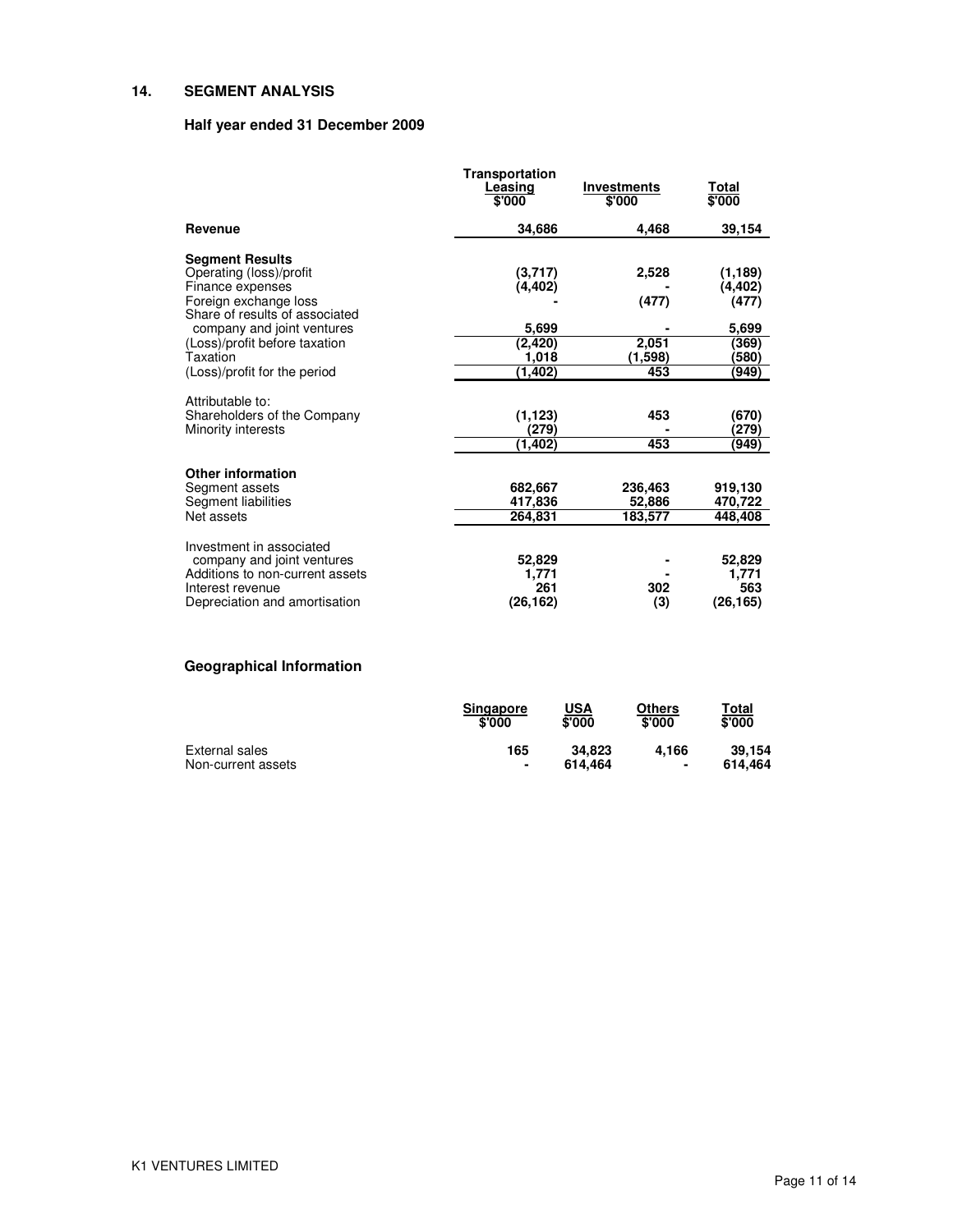#### **Half year ended 31 December 2008**

|                                                                                                                                                | Transportation<br>Leasing<br>\$'000 | Investments<br>\$'000        | <u>Total</u><br>\$'000                |
|------------------------------------------------------------------------------------------------------------------------------------------------|-------------------------------------|------------------------------|---------------------------------------|
| Revenue                                                                                                                                        | 51,452                              | 1,427                        | 52,879                                |
| <b>Segment Results</b><br>Operating profit/(loss)<br>Finance expenses<br>Foreign exchange gain                                                 | 6,105<br>(8,318)                    | (507)<br>2,495               | 5,598<br>(8,318)<br>2,495             |
| Share of results of associated<br>company and joint ventures<br>Profit before taxation<br>Taxation<br>Profit for the period                    | 8,191<br>5,978<br>(2,511)<br>3,467  | 1,988<br>1,152<br>3,140      | 8,191<br>7,966<br>(1, 359)<br>6,607   |
| Attributable to:<br>Shareholders of the Company<br>Minority interests                                                                          | 2,777<br>690<br>3,467               | 3,140<br>3.140               | 5,917<br>690<br>6,607                 |
| <b>Other information</b><br>Segment assets<br>Segment liabilities<br>Net assets                                                                | 720,207<br>448,884<br>271,323       | 264.747<br>54,832<br>209,915 | 984,954<br>503,716<br>481,238         |
| Investment in associated<br>company and joint ventures<br>Additions to non-current assets<br>Interest revenue<br>Depreciation and amortisation | 46,435<br>3,048<br>75<br>(25,098)   | 1,324<br>(10)                | 46,435<br>3.048<br>1,399<br>(25, 108) |

#### **Geographical Information**

|                    | Singapore<br>\$'000 | <u>JSA</u><br>\$'000 | China .<br>Hong Kong<br>\$'000 | <b>Total</b><br>\$'000 |
|--------------------|---------------------|----------------------|--------------------------------|------------------------|
| External sales     | 312                 | 51.904               | 663                            | 52.879                 |
| Non-current assets | ິ                   | 684.418              | $\overline{\phantom{a}}$       | 684.420                |

Notes:

- (a) The Group is organised into business units based on their products and services and has two reportable operating segments: Transportation Leasing and Investments. The Transportation Leasing segment represents Helm's locomotive and railcar leasing business in North America. The Group's Investment activities consist of the Group's investments in quoted and unquoted investments.
- (b) The Group's two operating segments operate in three main geographical areas. The operating activities and investment activities are predominantly in the USA. There are also investment activities in Hong Kong. Singapore is the home country of the Company and its assets are mainly cash and cash equivalents.
- (c) For the half year ended 31 December 2009, revenues from two customers attributable to the Transportation Leasing segment amounted to approximately \$4.90 million and \$4.82 million respectively. For the half year ended 31 December 2008, revenues from three customers attributable to the Transportation Leasing segment amounted to approximately \$8.77 million, \$6.49 million and \$5.62 million respectively.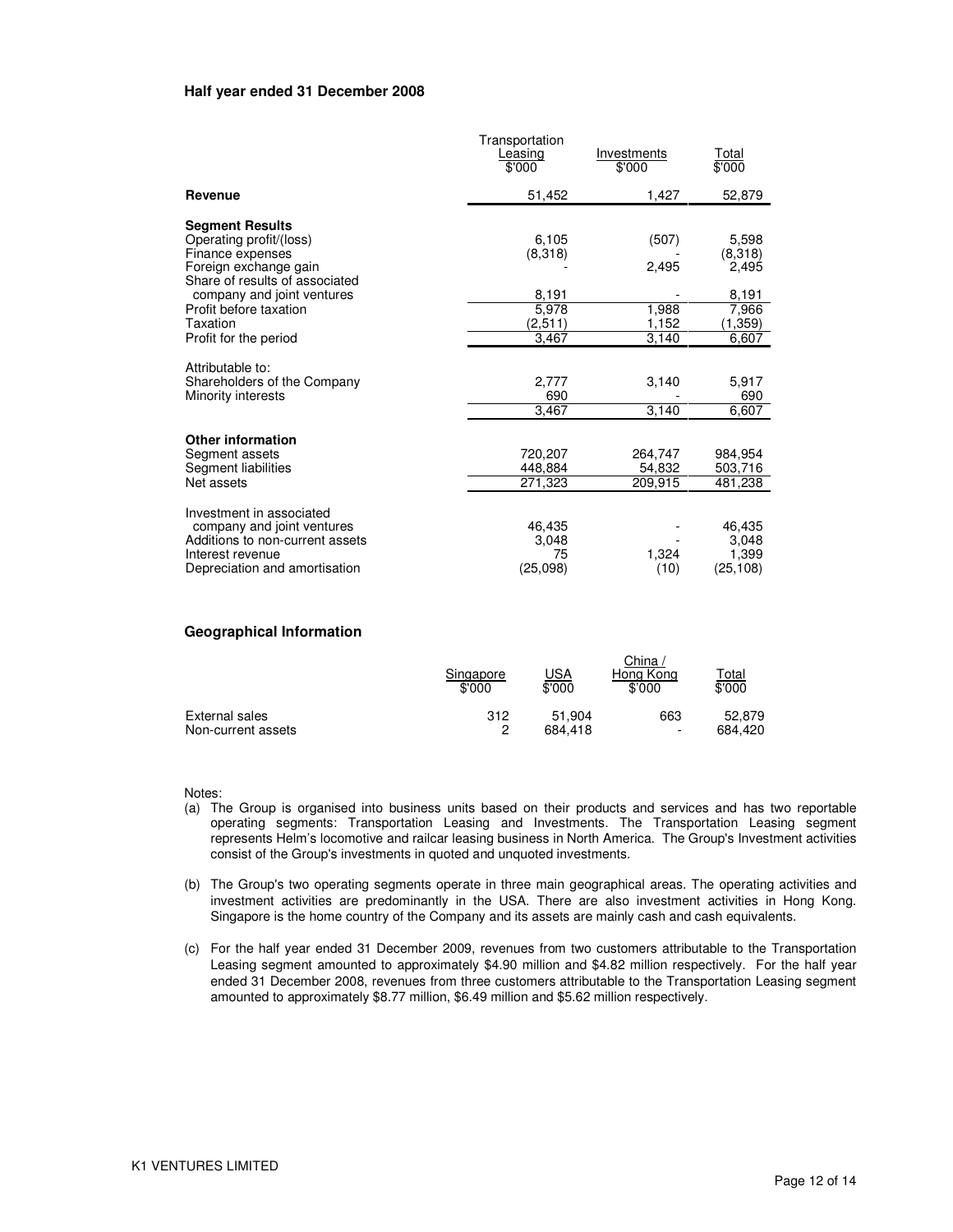### **15. REVIEW OF SEGMENT PERFORMANCE**

Not applicable.

### **16. INTERESTED PERSON TRANSACTIONS**

|                                                                           | Aggregate value of all<br>interested person<br>transactions during the<br>financial year under<br>review (excluding<br>transactions less than<br>\$100,000 and<br>transactions conducted<br>under shareholders'<br>mandate pursuant to |                     | Aggregate value of all<br>interested person<br>transactions conducted<br>under a shareholders'<br>mandate pursuant to<br>Rule 920 of the SGX |                     |
|---------------------------------------------------------------------------|----------------------------------------------------------------------------------------------------------------------------------------------------------------------------------------------------------------------------------------|---------------------|----------------------------------------------------------------------------------------------------------------------------------------------|---------------------|
| Name of Interested Person                                                 |                                                                                                                                                                                                                                        | <b>Rule 920)</b>    |                                                                                                                                              | Listing Manual.     |
|                                                                           | 1 Jul 09                                                                                                                                                                                                                               | 1 Jul 08            | 1 Jul 09                                                                                                                                     | 1 Jul 08            |
|                                                                           | to                                                                                                                                                                                                                                     | to                  | to                                                                                                                                           | to                  |
|                                                                           | 31 Dec 09<br>\$'000                                                                                                                                                                                                                    | 31 Dec 08<br>\$'000 | 31 Dec 09<br>\$'000                                                                                                                          | 31 Dec 08<br>\$'000 |
| <b>General Transactions</b><br><b>KCL Group</b><br>Greenstreet Partners * |                                                                                                                                                                                                                                        |                     | 650<br>3,400                                                                                                                                 | 557<br>3,460        |
| <b>Corporate Treasury Transactions</b><br><b>KCL Group</b>                | ۰                                                                                                                                                                                                                                      | ۰                   | 89,842                                                                                                                                       | 105,695             |
| Total                                                                     |                                                                                                                                                                                                                                        |                     | 93,892                                                                                                                                       | 109,712             |

\* This amount represents the full financial year transaction with the interested person as per agreement.

## **BY ORDER OF THE BOARD**

Yang Kai Hsien Company Secretary 10 February 2010